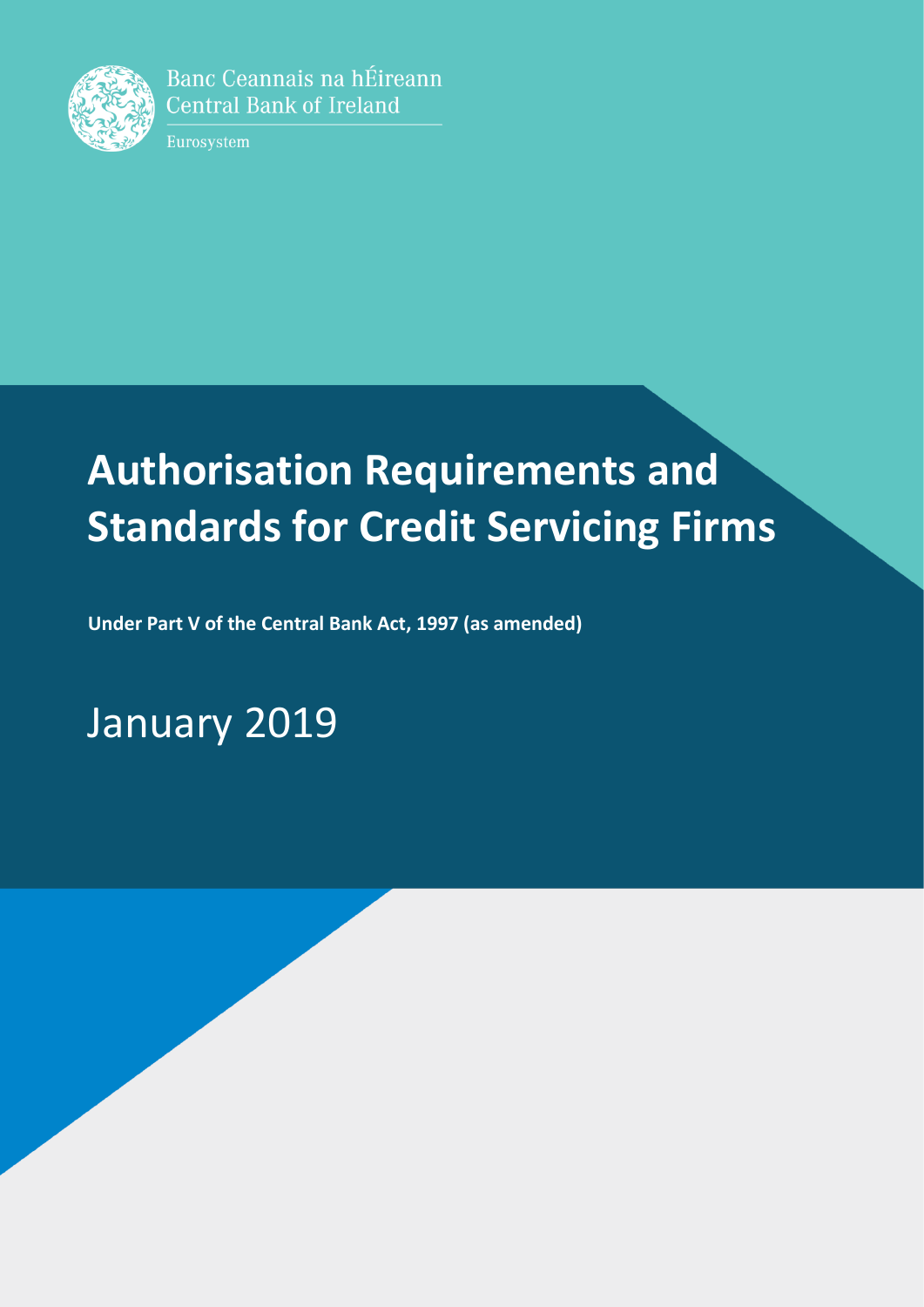## **Table of Contents**

| 1  |                                                                     |  |
|----|---------------------------------------------------------------------|--|
|    |                                                                     |  |
| 2  |                                                                     |  |
| 3  |                                                                     |  |
| 4  |                                                                     |  |
| 5  |                                                                     |  |
| 6  |                                                                     |  |
| 7  |                                                                     |  |
| 8  |                                                                     |  |
| 9  |                                                                     |  |
| 10 |                                                                     |  |
| 11 |                                                                     |  |
|    |                                                                     |  |
| 12 |                                                                     |  |
| 13 | Legislative basis for the Authorisation Requirements and Conditions |  |
|    | imposed by the Central Bank and consequences of non-                |  |
|    |                                                                     |  |
| 14 |                                                                     |  |
|    |                                                                     |  |
| 15 |                                                                     |  |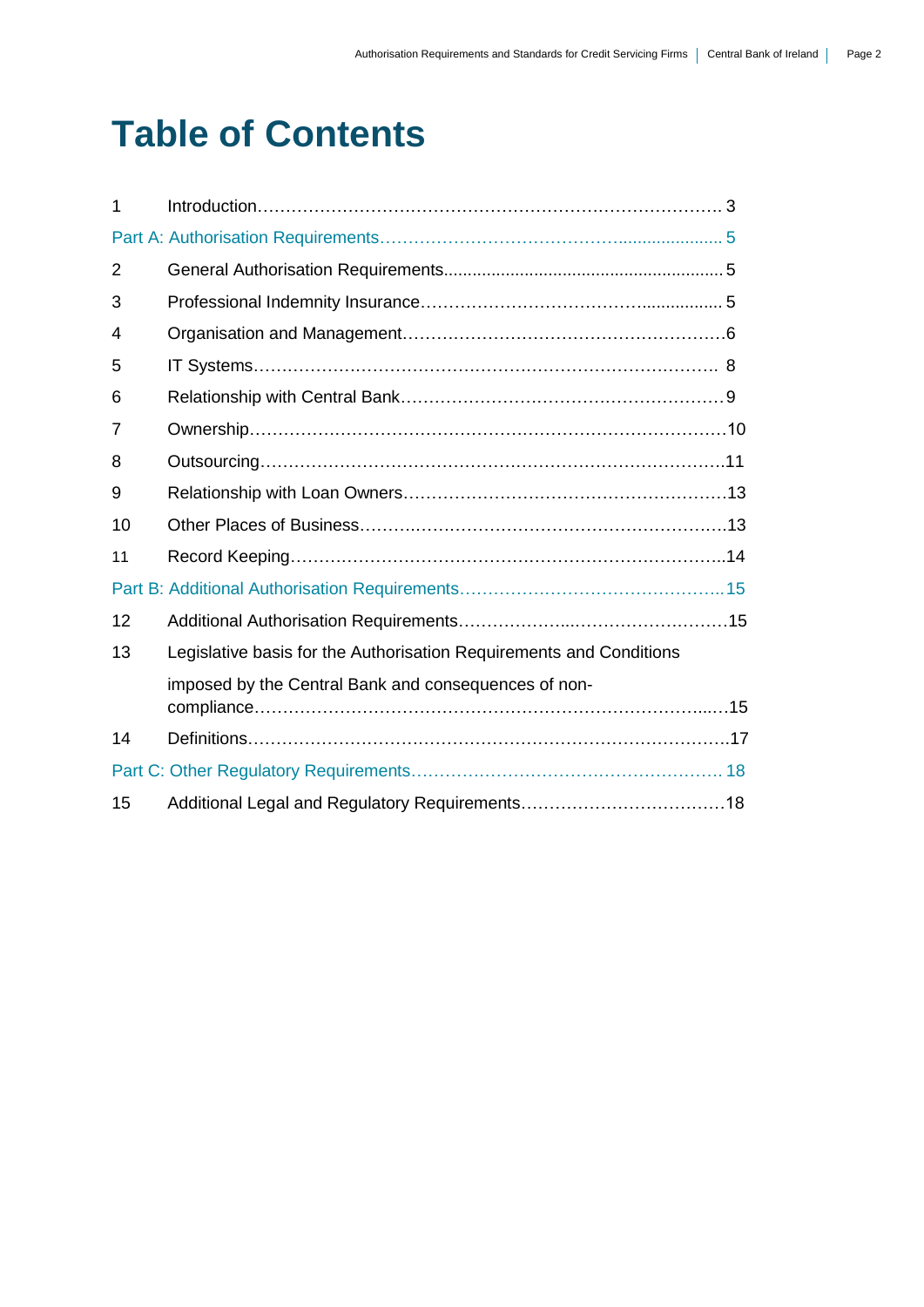#### **1 Introduction**

-

The Consumer Protection (Regulation of Credit Servicing Firms) Act 2015 ('the 2015 Act') was enacted on 8 July 2015. The 2015 Act amended Part V of the Central Bank Act, 1997 ('the Act') in order to introduce a regulatory regime for a new type of entity called a 'Credit Servicing Firm' and the activity of credit servicing, as defined in the Act (as amended by the 2015 Act) became a regulated activity in Ireland.

The Consumer Protection (Regulation of Credit Servicing Firms) Act 2018 ('the 2018 Act') was enacted on 24 December 2018, and commenced on 21 January 2019. The 2018 Act in particular amends Part V of the Act in order to expand the definition of credit servicing, to include holding the legal title to credit granted under a credit agreement and associated ownership activities.

Credit Servicing Firms are subject to the provisions of Irish financial services law that apply to regulated financial service providers. This ensures that relevant borrowers, whose loans are sold to another firm, maintain the same regulatory protections they had prior to the sale, including under the various statutory codes issued by the Central Bank of Ireland ('the Central Bank').

The Central Bank is the competent authority in Ireland for the purposes of the Act and has implemented a regulatory framework for Credit Servicing Firms. In this regard, the Central Bank will exercise its statutory "gatekeeper" role to permit or refuse an applicant Credit Servicing Firm, through rigorous assessment of applications against applicable regulatory standards, so as to mitigate the risk that firms could pose harm to customers, counterparties and the wider market once they are authorised.

**Part A** of this document sets out the authorisation requirements that must be complied with by all Credit Servicing Firms (i.e. those firms who have been granted an authorisation as a Credit Servicing Firm prior to the commencement of the 2018 Act, a person seeking authorisation as a Credit Servicing Firm pursuant to the transitional arrangements provided for under Section 34FA(1) of the Act<sup>1</sup>, and an applicant seeking authorisation as a Credit Servicing Firm but which cannot avail of the aforementioned transitional arrangements).

**Part B** of this document sets out the additional authorisation requirements that must be complied with by those Credit Servicing Firms which hold the legal title to credit granted under a credit agreement and associated ownership activities (i.e. those firms who carry on the newly regulated credit servicing activities falling within the scope of the Act).

<sup>1</sup> For persons who were carrying on the business of a Credit Servicing Firm (in so far as that business relates to the newly regulated credit servicing activities now falling within the scope of the Act) immediately prior to the commencement of the 2018 Act.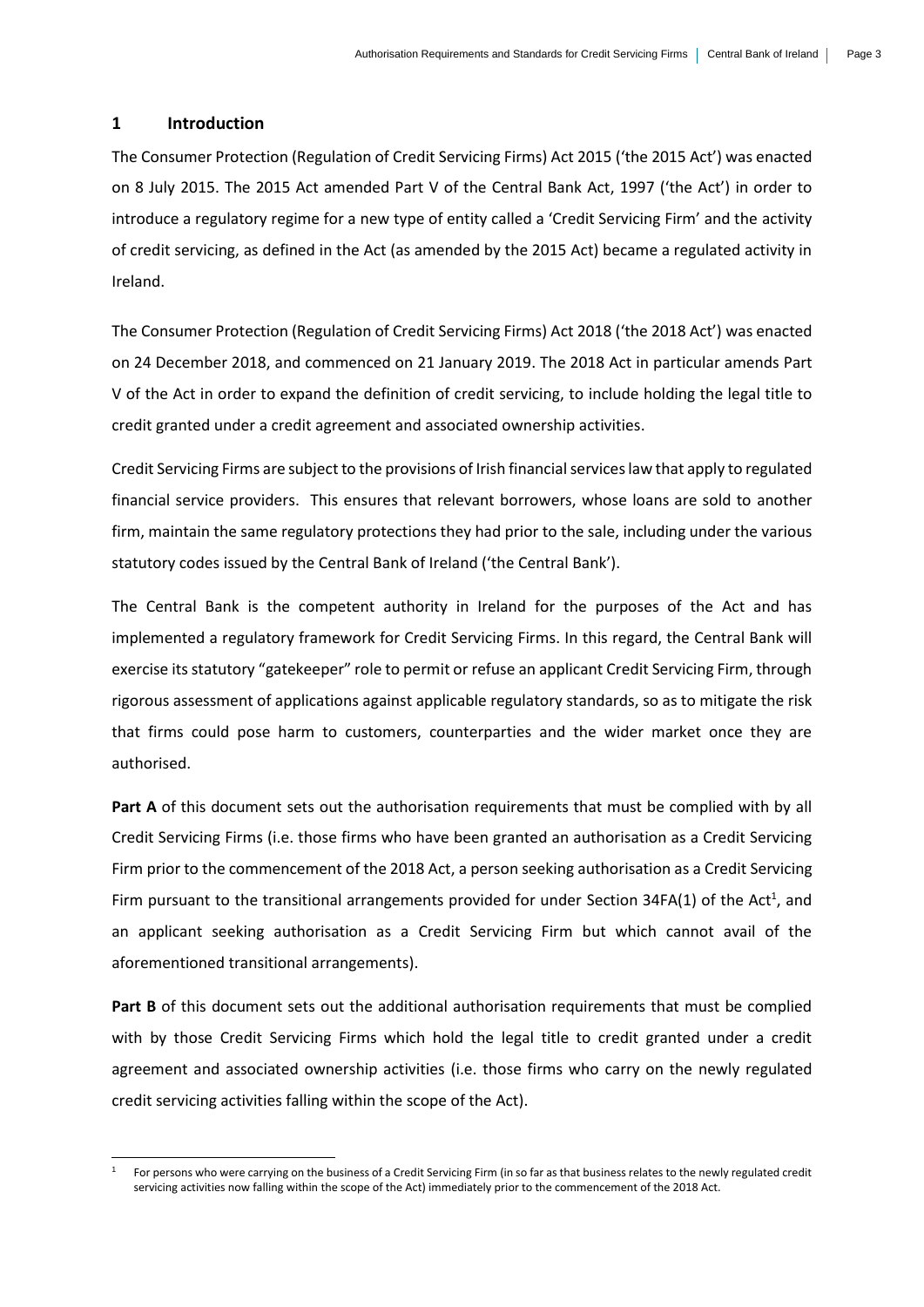The requirements set out in Parts A and B of this document are imposed on Credit Servicing Firms (as appropriate) as a condition of authorisation and must be complied with on an on-going basis. Please note that each Credit Servicing Firm should refer to the conditions of authorisation, which are annexed to its authorisation, for complete details of the conditions imposed on its authorisation.

Part C of this document lists certain other regulatory requirements which apply to all Credit Servicing Firms and which Credit Servicing Firms should be aware of in relation to the provision of Credit Servicing. This list is not exhaustive.

It is the responsibility of each individual regulated entity to ensure compliance with all aspects of applicable legislation and other regulatory requirements. Firms are advised to obtain their own independent legal advice if they are unclear in relation to any of their compliance obligations.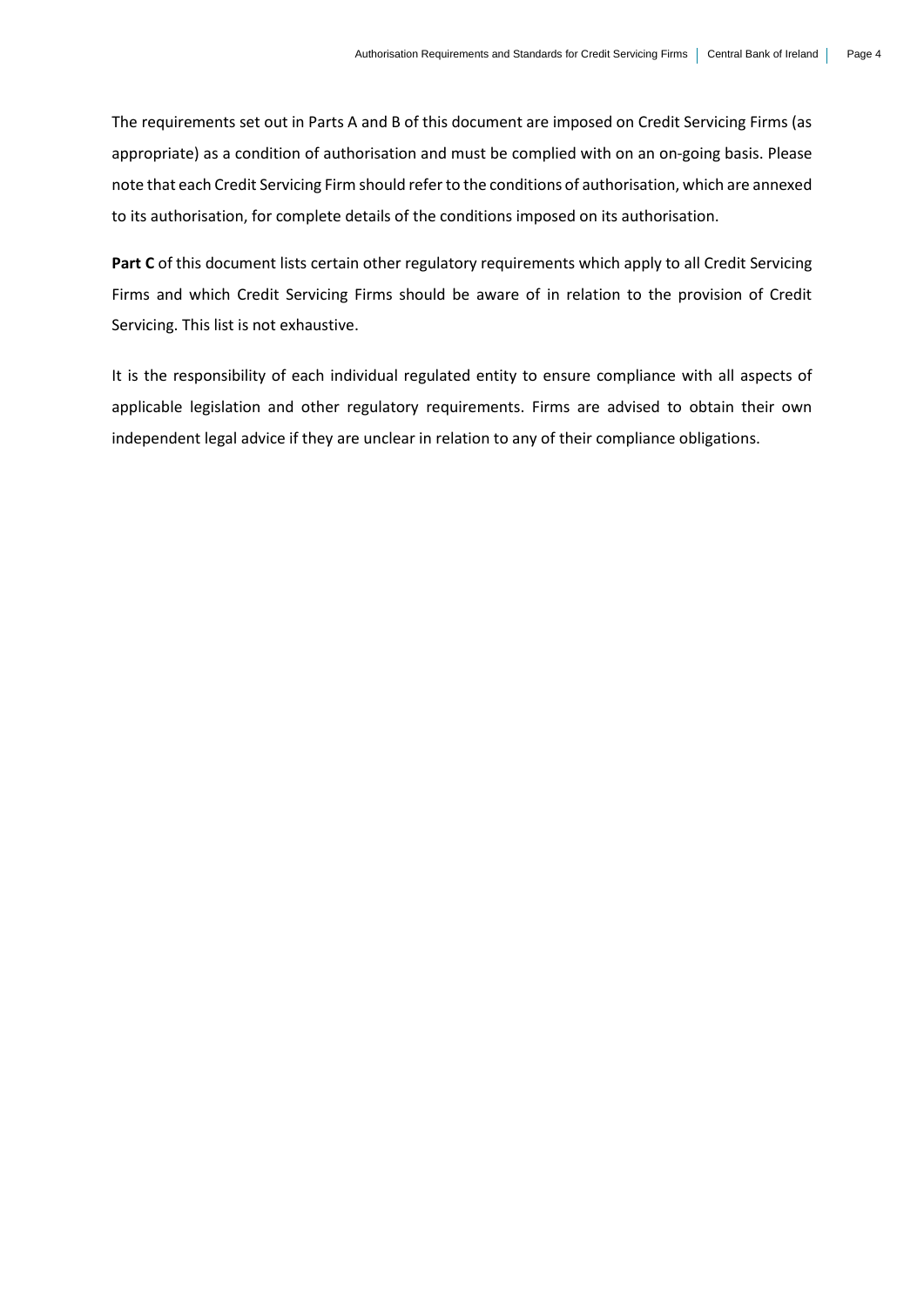## **Part A: Authorisation Requirements**

#### **Part A of this document applies to all Credit Servicing Firms**

#### **2 General Authorisation Requirements**

- 2.1 The obligation to hold an authorisation as a Credit Servicing Firm applies to all persons who provide Credit Servicing as defined in Section 28 of Part V of the Act.
- 2.2 Applicants are required to demonstrate how they meet each of the Authorisation Requirements and Standards listed below in order to be granted an authorisation.
- 2.3 A Credit Servicing Firm is required to demonstrate that the organisation of its business structure is such that it is capable of being supervised by the Central Bank and that adequate and effective control of the firm rests in the State. Factors to be considered in this regard include:
	- (a) where the mind and management of the Credit Servicing Firm is located;
	- (b) where key decisions regarding the direction of the credit servicing business are made;
	- (c) where key functions are undertaken;
	- (d) what reporting lines exist;
	- (e) where key books and records are kept; and
	- (f) how the Credit Servicing Firm will engage with borrowers including, in particular, the practical facilities that will be made available to borrowers in arrears to resolve their arrears.

Adequate arrangements in this regard are required in order to ensure the proper and orderly regulation and supervision of persons authorised to carry on credit servicing.

#### **3 Professional Indemnity Insurance**

3.1 Pursuant to section 33A(5) of the Act, a Credit Servicing Firm is required to have in place professional indemnity insurance ('PII'), against liability arising from professional negligence, covering its credit servicing business in accordance with paragraph 3.2 below.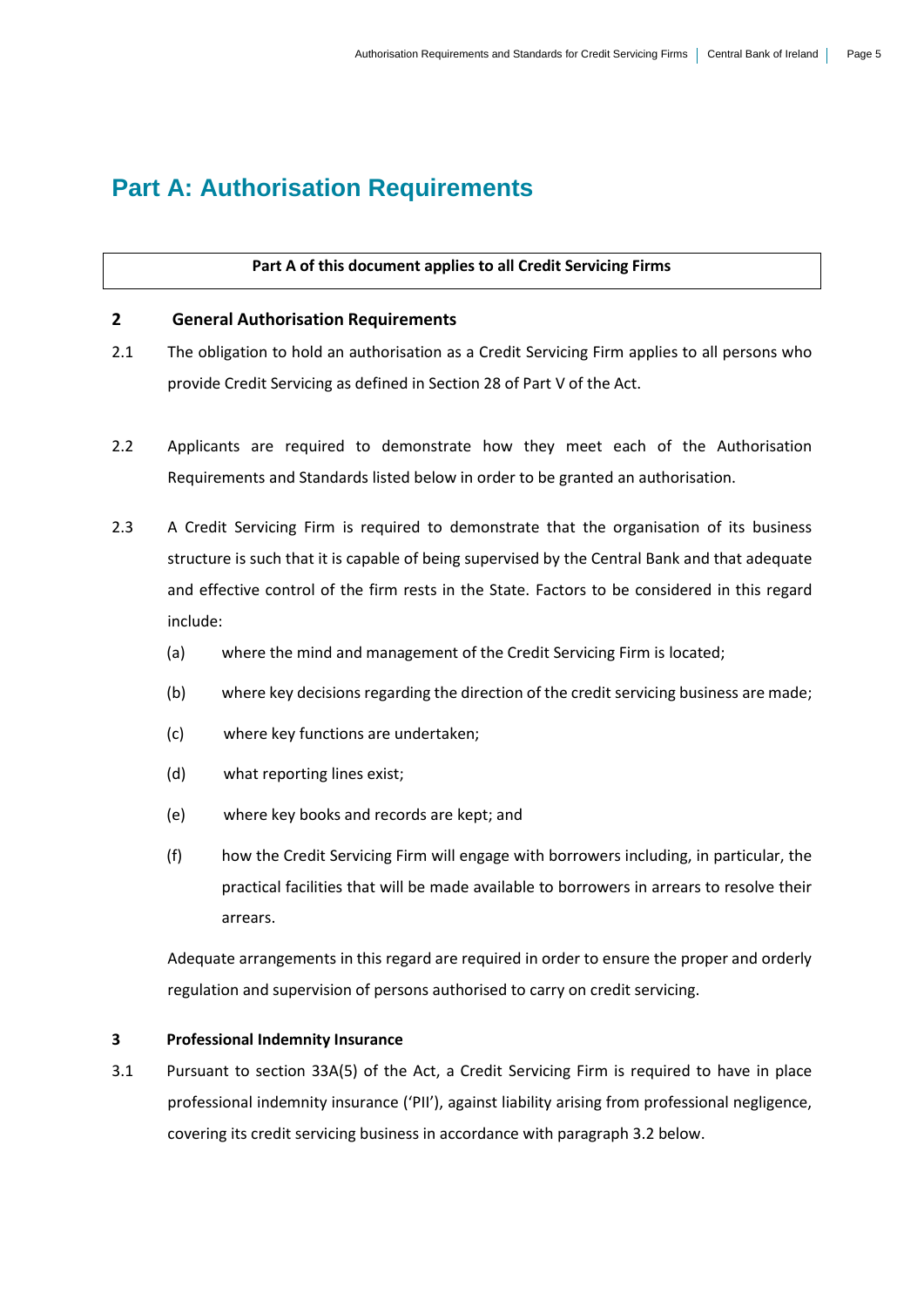- 3.2 The amount insured shall at a minimum provide cover for  $£1.25$  million per claim and  $£1.85$ million in aggregate cover in a single policy period with regard to the credit servicing business of the Credit Servicing Firm.
- 3.3 The PII requirement does not apply to any credit servicing business conducted on behalf of a regulated financial service provider who is authorised to provide credit in the State by the Central Bank or an authority that performs functions in an EEA country that are comparable to the functions performed by the Central Bank.
- 3.4 A Credit Servicing Firm is required to provide the Central Bank with a written confirmation from the insurer that it has in place a policy of PII which covers its activities as a Credit Servicing Firm and meets the cover specified in paragraph 3.2 above. This must be provided to the Central Bank prior to authorisation. Evidence of the PII cover in place will then be required to be made available to the Central Bank upon request thereafter. Where the policy of PII includes an excess amount payable by the Credit Servicing Firm, the Credit Servicing Firm is required to be in a position to demonstrate to the Central Bank that it has the financial resources to pay this excess amount, without it impacting on its financial viability and its ability to continue to operate as a Credit Servicing Firm.

#### **4 Organisation and Management**

- 4.1 A Credit Servicing Firm is required to demonstrate that it is in a position to conduct its affairs in a manner that ensures that the best interests of its customers are protected.
- 4.2 A Credit Servicing Firm is required to have robust governance arrangements in place including:
	- (a) a clear organisational structure with well defined, transparent and consistent lines of responsibility and accountability;
	- (b) effective processes to identify, manage, monitor and report the risks it is or might be exposed to including conduct/consumer protection risks;
	- (c) effective internal control mechanisms to mitigate risk;
	- (d) adequate systems and controls to monitor compliance with its internal policies and legislative and other regulatory requirements; and
	- (e) sound administrative and accounting procedures.
- 4.3 A Credit Servicing Firm may be required, in advance of authorisation or thereafter, to procure a review of its operations, systems and controls by a third party of relevant expertise in order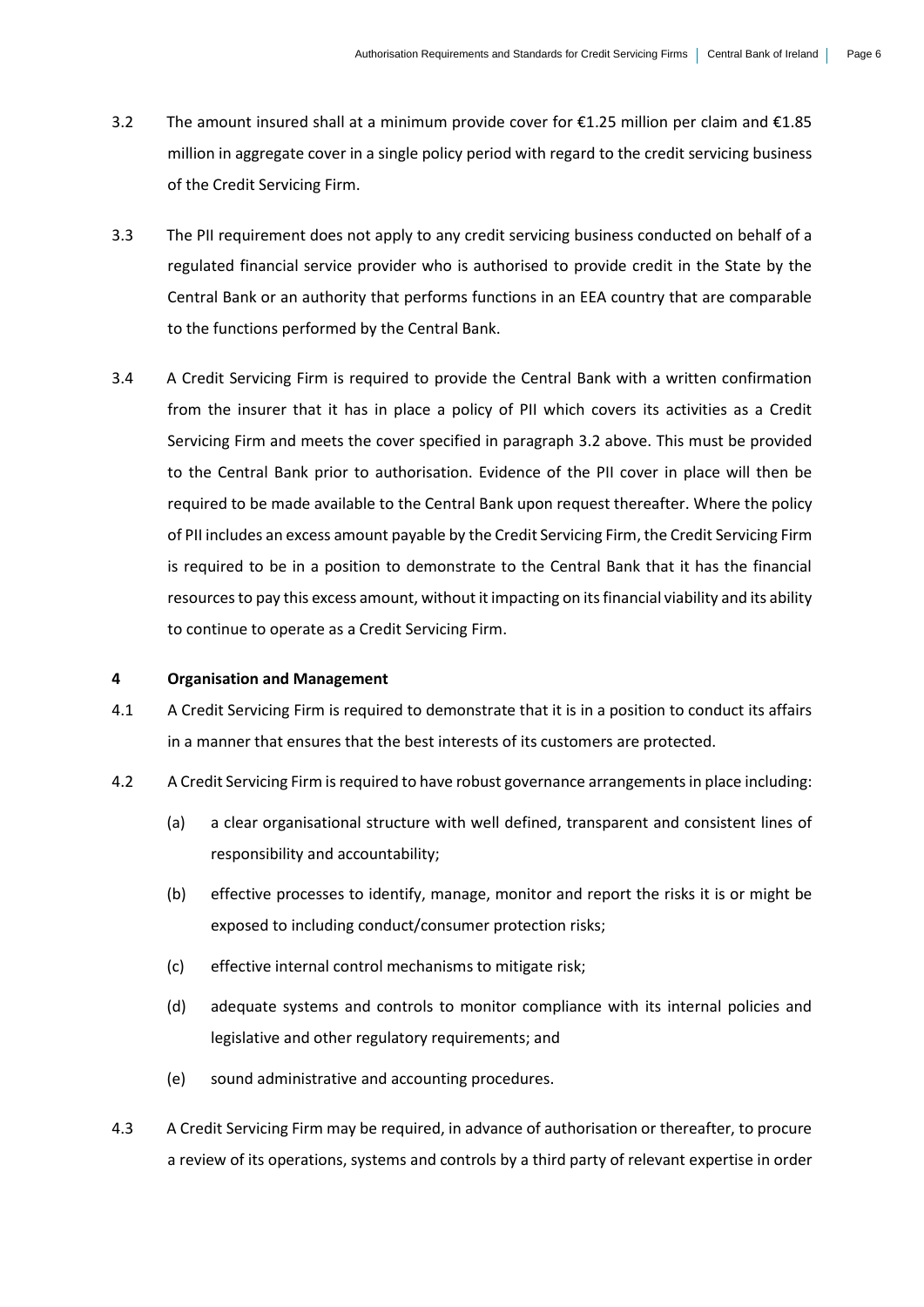to provide the Central Bank with the necessary assurance that the requisite operations, systems and controls are in place and functioning as described.

- 4.4 A Credit Servicing Firm is required to have adequate staffing in place and to ensure that relevant members of staff are fit and proper and have appropriate experience and skills, including, in accordance with Part 3 of the Central Bank Reform Act 2010.
- 4.5 A Credit Servicing Firm is required to maintain sufficient compliance arrangements to ensure that it complies with all relevant financial services legislation and regulatory requirements to which it is subject and, to that end, it is required to ensure:
	- (a) that it has a compliance function with the necessary authority, resources, expertise and access to all relevant information, with regard to all risks relevant to the firm;
	- (b) that a Compliance Officer is appointed who is responsible for the compliance function and for all compliance reporting;
	- (c) that the duties and responsibilities of those with responsibility for compliance activities are clearly defined and documented (both within the compliance function and within business units, as applicable);
	- (d) that the relevant persons with responsibility for compliance are not involved in the performance of services or activities they monitor;
	- (e) that the proposed reporting lines/functional relationships between the Compliance Officer and the firms' senior management and board of directors (including the frequency and format of reporting thereof) are clearly defined; and
	- (f) that compliance with any requirements of financial services legislation, including, but not limited to, the Consumer Protection Code 2012, the Code of Conduct on Mortgage Arrears 2013, the Central Bank (Supervision and Enforcement) Act 2013 (Section 14) (Lending to Small and Medium-Sized Enterprises) Regulations 2015, the Central Bank (Supervision and Enforcement) Act 2013 (Section 48 (1)) Minimum Competency Regulations 2017 and the Minimum Competency Code 2017, form a key part of the Credit Servicing Firm's compliance monitoring responsibilities.
- 4.6 A Credit Servicing Firm is required to have an internal audit function; (a) to provide for independent internal oversight of the firm's activities and (b) to evaluate and improve the effectiveness of the Credit Servicing Firm's risk management, internal controls and governance processes.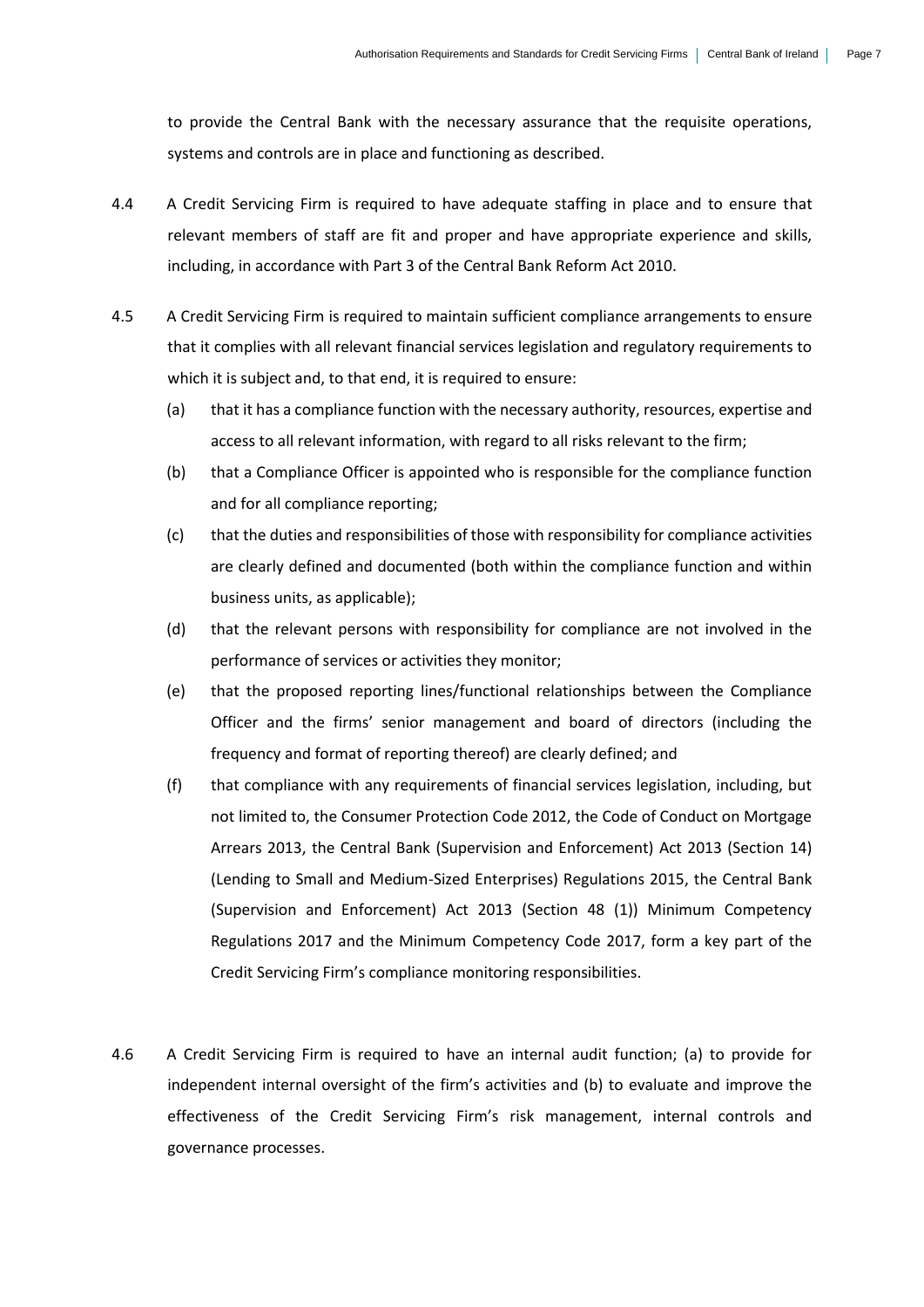#### 4.7 A Credit Servicing Firm is required to:

- a) demonstrate that it has sufficient resources (including financial resources) to conduct its business in the manner provided for in its application for authorisation and in accordance with financial services legislation, including the capacity to withstand potential shocks such as the loss of a key client/portfolio or the occurrence of a significant business continuity event;
- b) establish accounting policies and procedures which enable it, at the request of the Central Bank, to deliver in a timely manner to the Central Bank, financial reports which reflect a true and fair view of its financial position and which comply with all applicable accounting standards and rules;
- c) establish and maintain adequate processes for the timely resolution of errors and complaints;
- d) be aware of and monitor, on an on-going basis, all risks to its business and maintain adequate technical, organisational and procedural safeguards;
- e) establish, implement and maintain systems and procedures that are adequate to safeguard the confidentiality, integrity and availability of information;
- f) establish and maintain effective business continuity and disaster recovery procedures; and
- g) have constituting documentation sufficiently wide to permit the Credit Servicing Firm to conduct its credit servicing business.

#### **5 IT Systems**

5.1 A Credit Servicing Firm is required to ensure that it has adequate IT systems in place to conduct its credit servicing business.

#### 5.2 A Credit Servicing Firm is required:

(a) to demonstrate how its IT systems are capable of meeting any relevant obligations under financial services legislation, including compliance with any applicable Codes of Conduct;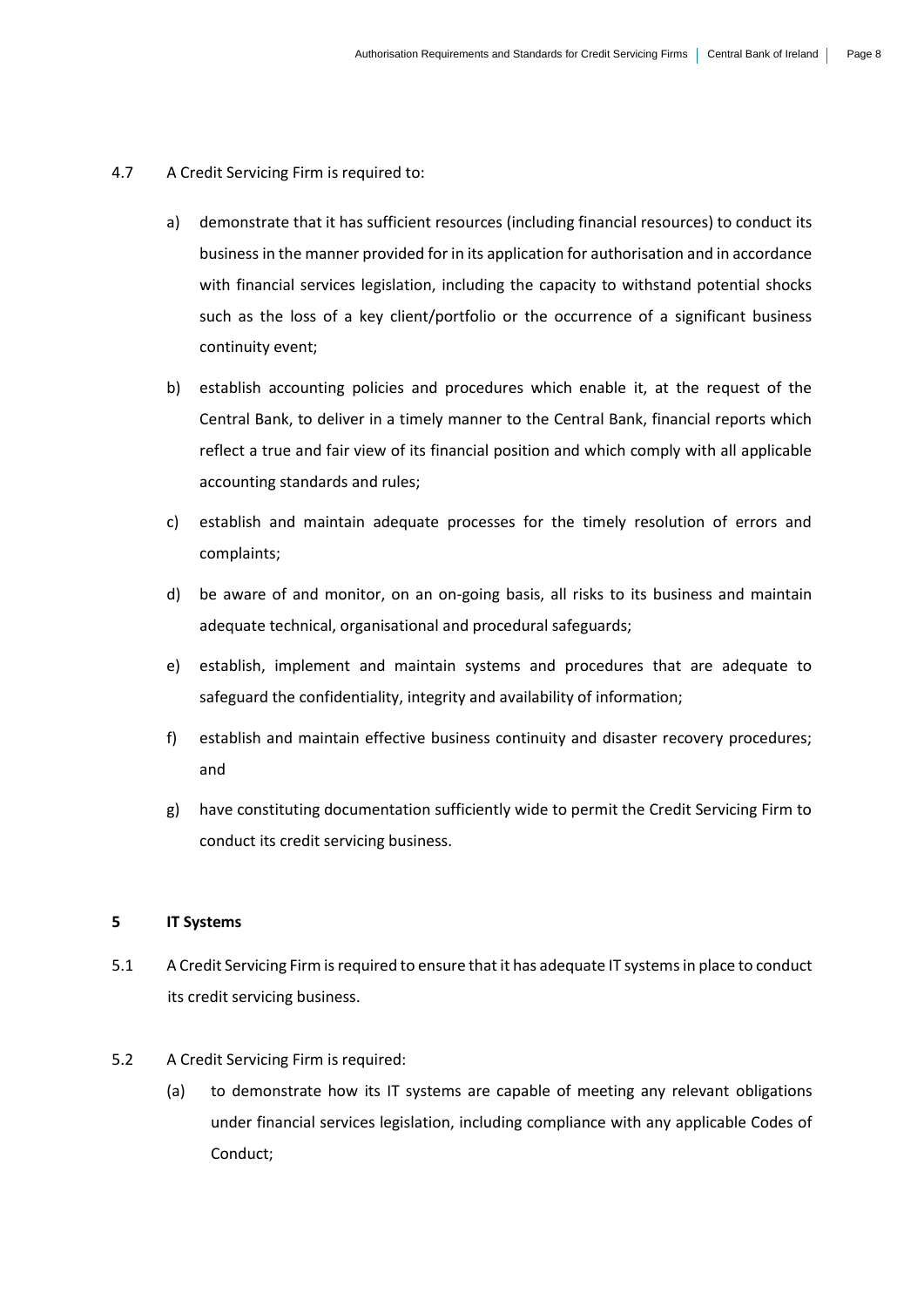- (b) to have adequate governance/controls/safeguards in place to mitigate risks associated with its IT systems;
- (c) to establish and maintain effective business continuity and disaster recovery procedures in respect of its IT systems; and
- (d) to ensure that systems and controls in place are appropriate to safeguard the confidentiality, integrity and availability of information.

#### **6 Relationship with the Central Bank**

#### 6.1 **General**

- (a) A Credit Servicing Firm shall not in any circumstances provide the Central Bank with;
	- (i) false or misleading statements concerning the operation of the Credit Servicing Firm; or
	- (ii) information which it knows or ought to know to be false or misleading.
- (b) Where any change affects the accuracy of information and evidence provided by a Credit Servicing Firm in its application for authorisation in accordance with these requirements, a Credit Servicing Firm is required, without undue delay, to inform the Central Bank accordingly;
- (c) A Credit Servicing Firm is required to notify the Central Bank in advance of a new loan portfolio or client being taken on which results in it conducting credit servicing activities. This notification is not required in circumstances where the credit servicing is being conducted on behalf of a regulated financial service provider authorised to provide credit in the State by the Central Bank or an authority that performs functions in an EEA country that are comparable to the functions performed by the Central Bank;
- (d) A Credit Servicing Firm is required to be open and cooperative in its dealings with the Central Bank. This requirement includes, but is not limited to, the requirement to notify the Central Bank as soon as it becomes aware of:
	- (i) any breaches of these requirements or of any other legal requirements applicable to the firm that may have occurred;
	- (ii) the commencement of any legal proceedings by or against the Credit Servicing Firm which is either related to financial services legislation or which could potentially impact on the firm's ability to trade as an on-going concern; or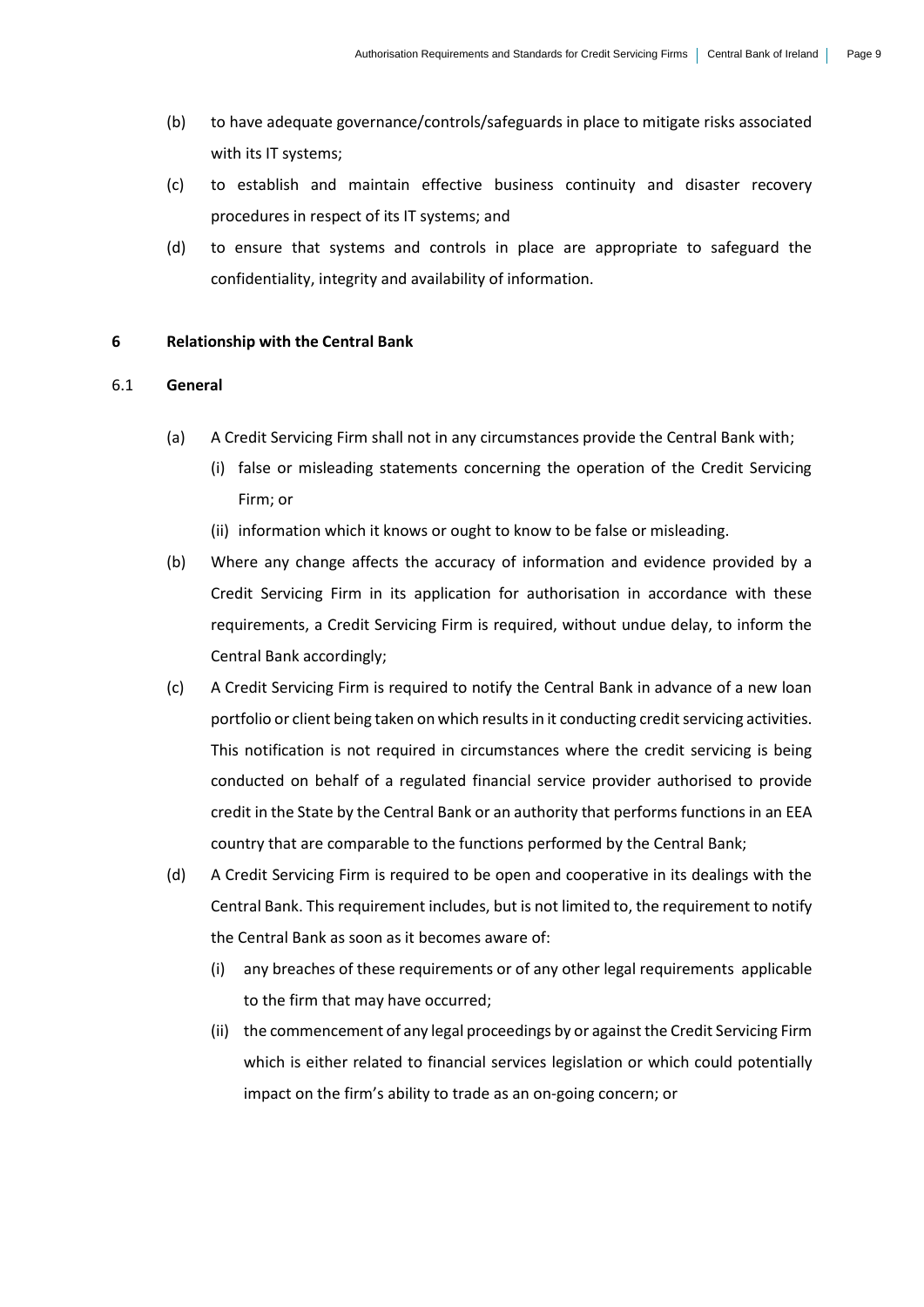- (iii) any situations which have impacted or have the potential to impact significantly on the operation of the Credit Servicing Firm or its compliance or ability to comply with financial services legislation;
- (e) A Credit Servicing Firm is required to obtain the prior approval of the Central Bank in respect of any proposed change of company name or business name; and
- (f) In accordance with Section 36 of the Act, if a Credit Servicing Firm decides to cease providing credit servicing it is required to request, in writing, the revocation of its authorisation from the Central Bank without delay. The request for revocation of authorisation must clearly set out the rationale for seeking that revocation, and must include a plan for the orderly wind-down of the business.

#### 6.2 **Audited Accounts and On-going Reporting**

- 6.2.1 A Credit Servicing Firm is required to make available audited accounts and any applicable auditor's reports to the Central Bank upon request.
- 6.2.2 A Credit Servicing Firm is required to comply with such reporting requirements as the Central Bank may impose from time to time.

#### **7 Ownership**

- 7.1 A Credit Servicing Firm is required to notify the Central Bank in respect of any proposed material change of ownership of the Credit Servicing Firm i.e. changes in direct and indirect qualifying shareholders.
- 7.2 The Central Bank considers that a material change in ownership occurs where the change would result in the proportion of voting rights or capital held by a person or more than one person acting in concert reaching or exceeding 10%, 20%, 33% or 50% or resulting in a Credit Servicing Firm becoming a subsidiary of the acquirer.
- 7.3 A Credit Servicing Firm is required to notify the Central Bank in respect of any transfer of shares, which would result in the transferee controlling more than 10% of the shares, voting rights attaching to shares or other interests in the Credit Servicing Firm.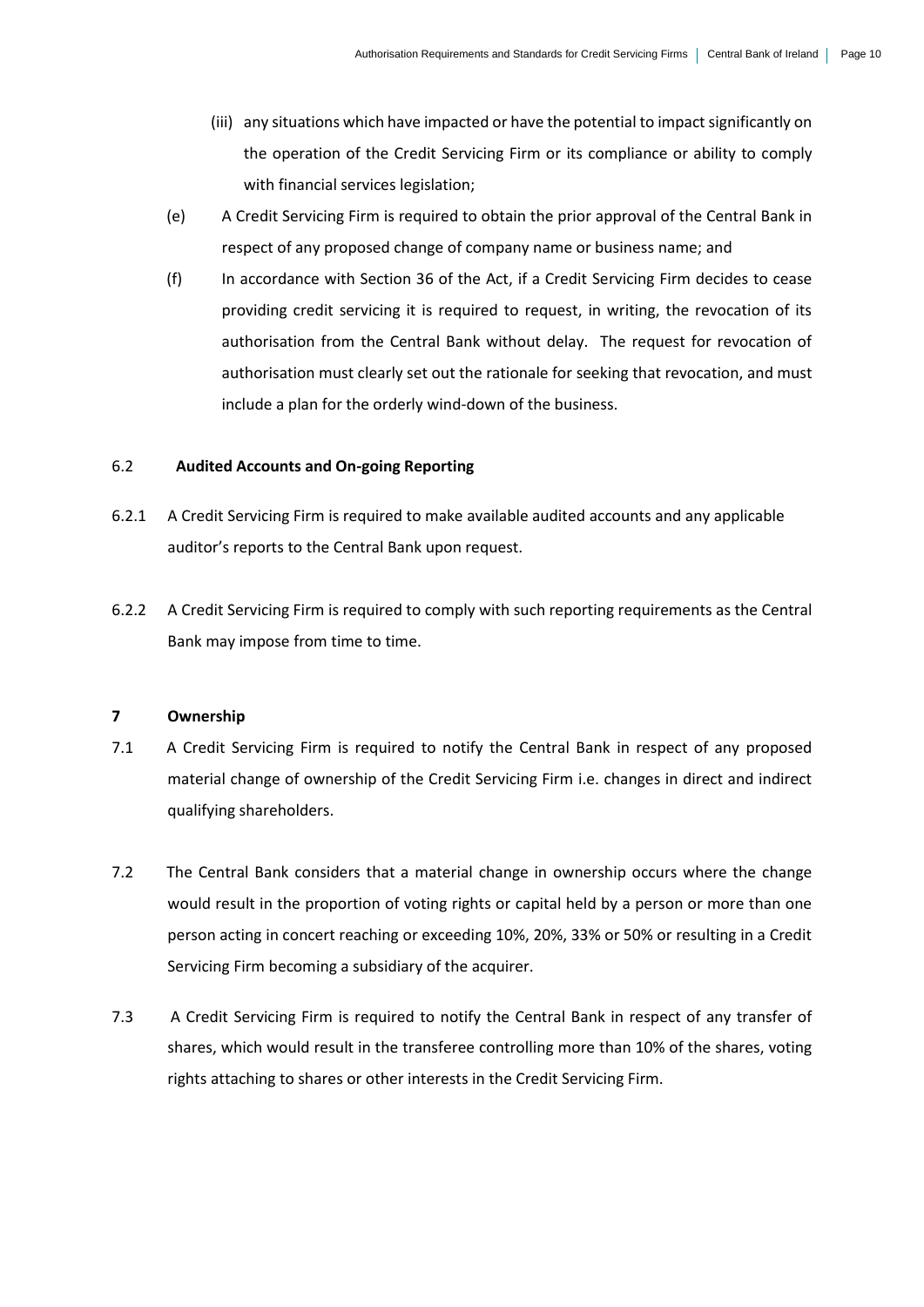- 7.4 Where a shareholding which is registered in the name of a nominee constitutes more than 10% of shares or of the voting rights attaching to shares in a Credit Servicing Firm, the ultimate beneficial ownership of shares so held must be notified to the Central Bank.
- 7.5 A Credit Servicing Firm is required to notify the Central Bank where a direct or indirect disposal of shares occurs by a person or more than one person acting in concert which would result in the proportion of voting rights or capital held by the person or persons falling below 10%, 20%, 33% or 50% or such that a Credit Servicing Firm would cease to be a subsidiary of the disposer.
- 7.6 Notification of changes of ownership should be made forthwith upon the Credit Servicing Firm becoming aware of a proposed change. Where this is not possible due to circumstances outside the control of the Credit Servicing Firm, the notification should be made forthwith upon the Credit Servicing Firm becoming aware of the change in ownership.

#### **8 Outsourcing**

- 8.1 In considering any application for authorisation, the Central Bank will have regard to the purpose of the Act, which is to ensure that borrowers whose loans are sold by a regulated entity to another party maintain the same regulatory protections as they had prior to the sale, including under the various Central Bank Statutory Codes of Conduct.
- 8.2 A Credit Servicing Firm is required to structure, organise and resource its business to ensure that it is in a position to demonstrate that it can comply with applicable regulatory requirements. This includes, without limitation, ensuring that adequate and effective control of the firm rests in the State, having all records available to the Central Bank in the State and not outsourcing activities to any extent that would impact on its ability to meet all applicable regulatory requirements.
- 8.3 A Credit Servicing Firm is required to notify the Central Bank in advance where it proposes to outsource any **important operational function** relating to the provision of credit servicing.
- 8.4 A Credit Servicing Firm is required to notify the Central Bank as soon as possible where a material change occurs or is due to occur in an outsourcing arrangement governing an **important operational function** relating to the provision of credit servicing.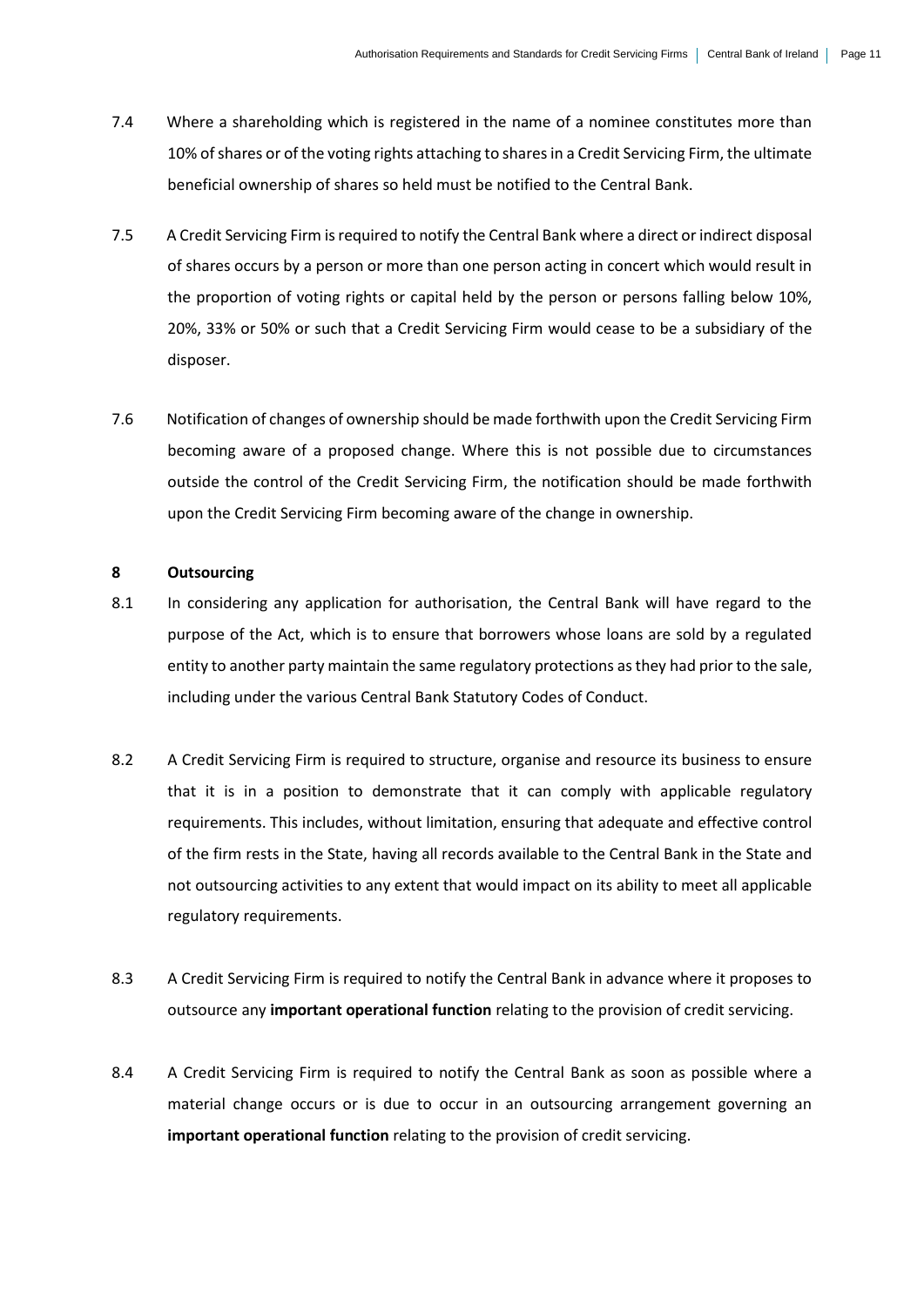- 8.5 Where a Credit Servicing Firm proposes to outsource an **important operational function,** it is required to ensure that the:
	- (a) outsourcing does not result in the delegation of its responsibility or accountability for the operational function which has been outsourced;
	- (b) obligations of the Credit Servicing Firm towards its customers under Part V of the Act will continue to be complied with at all times; and
	- (c) outsourcing of operational functions will not be undertaken in such a way as to impair the quality of the Credit Servicing Firm's internal controls and the ability of the Central Bank to monitor the Credit Servicing Firm's compliance with its regulatory obligations.
- 8.6 A Credit Servicing Firm is required to ensure that it has adequate internal controls in place and that it is satisfied regarding the internal controls in place in the service provider such that:
	- (a) the Credit Servicing Firm must properly supervise the carrying out of the outsourced functions and adequately manage the risks associated with the outsourcing;
	- (b) the Credit Servicing Firm must take appropriate action if it appears that the service provider may not be carrying out the outsourced functions effectively and in compliance with applicable laws and regulatory requirements;
	- (c) the Credit Servicing Firm must retain the necessary expertise to supervise the outsourced functions effectively and manage the risks associated with the outsourcing and must supervise those functions and manage those risks;
	- (d) the service provider will disclose to the Credit Servicing Firm any development that may have a material impact on its ability to carry out the outsourced functions effectively and in compliance with applicable laws and regulatory requirements;
	- (e) the Credit Servicing Firm must be able to terminate the arrangement for outsourcing where necessary without detriment to the continuity and quality of its provision of services to its customers;
	- (f) the service provider will, when required, cooperate with the Central Bank in connection with the outsourced activities;
	- (g) the Credit Servicing Firm, its auditors and the Central Bank must have effective access to data related to the outsourced activities, as well as to the business premises of the service provider;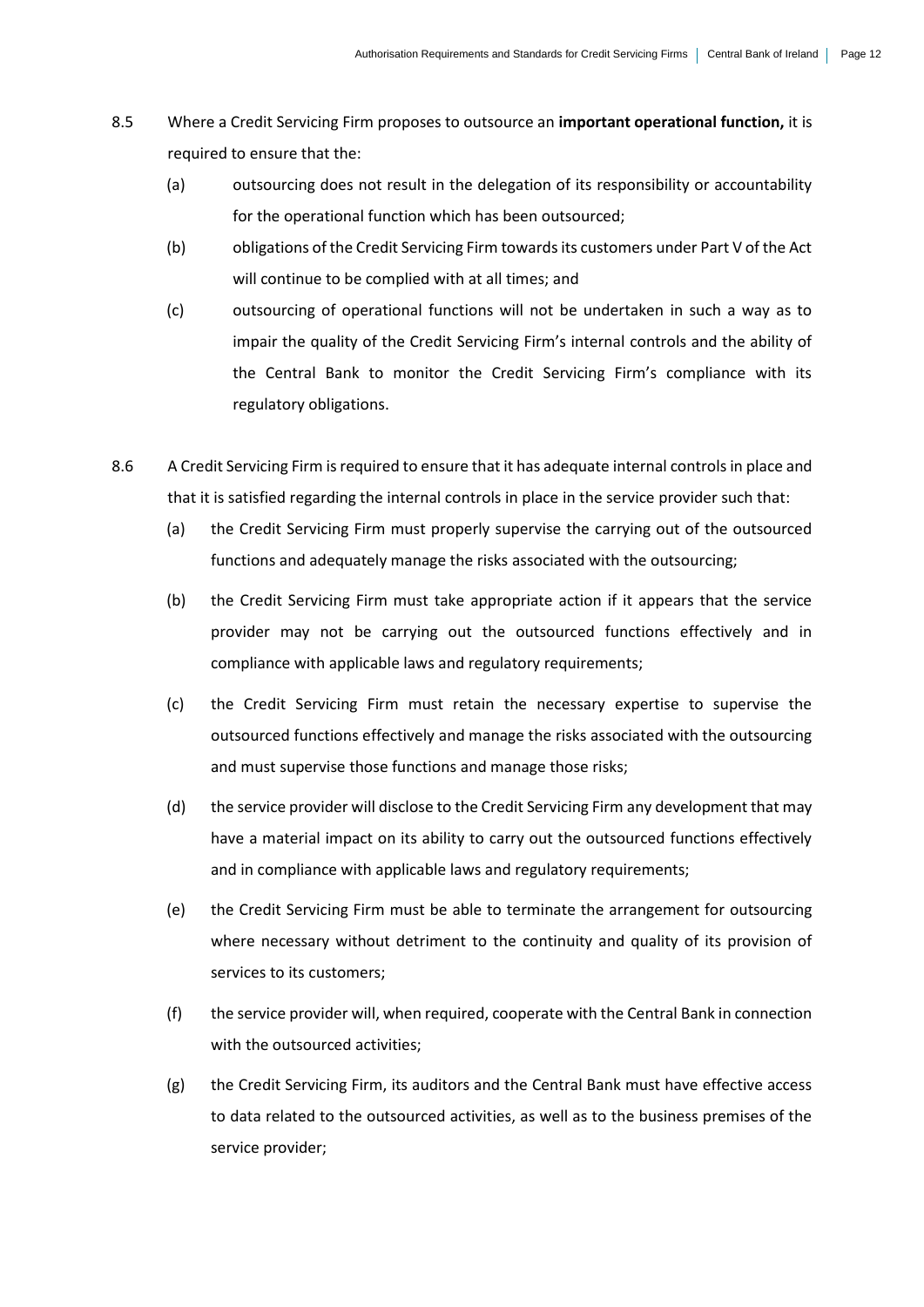- (h) the service provider will protect any confidential information relating to the Credit Servicing Firm or its customers;
- (i) the Credit Servicing Firm and the service provider must establish, implement and maintain a contingency plan for disaster recovery and periodic testing of backup facilities, where that is necessary having regard to the function, service or activity that has been outsourced;
- (j) the respective rights and obligations of the Credit Servicing Firm and of the service provider shall be clearly allocated and set out in a written agreement;
- (k) a Credit Servicing Firm is required to make available on request to the Central Bank all information, including but not limited to books, records and documentation, necessary to enable the Central Bank assess compliance with the firm's obligations under Part V of the Act, any other designated enactment or designated statutory instrument and any conditions of authorisation imposed on the Credit Servicing Firm; and
- (l) a Credit Servicing Firm is required to notify a customer in writing in advance of any third party contacting the customer on behalf of the Credit Servicing Firm to advise that such third party acts on behalf of the Credit Servicing Firm and may contact the customer.

#### **9 Relationship with Loan Owners**

- 9.1 A Credit Servicing Firm is required to inform, in writing, any holder of legal title over loans for whom it acts, of the Credit Servicing Firm's obligations under financial services legislation, including any statutory Codes of Conduct that apply.
- 9.2 A Credit Servicing Firm is required to demonstrate how its agreement in place with the loan owner enables it to fully comply with its obligations under financial services legislation.

#### **10 Other Places of Business**

- 10.1 A Credit Servicing Firm is required to seek the prior approval of the Central Bank before operating from a place of business other than its head office.
- 10.2 A Credit Servicing Firm intending to operate from another place of business is required to notify the Central Bank, at least 14 days in advance, of the nature of the services the **other place of**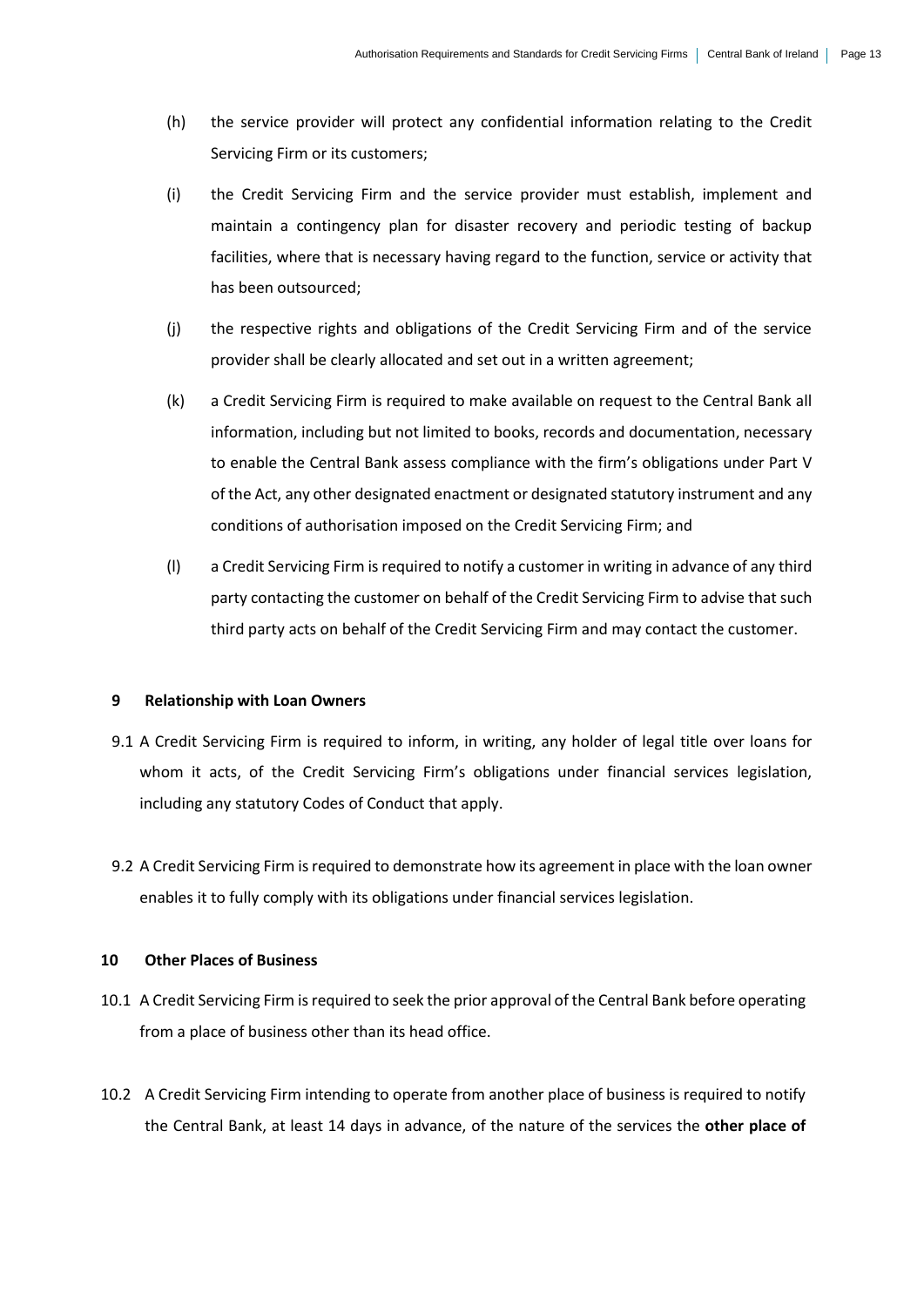**business** will provide and the name(s) of those responsible for the management of the other place of business.

10.3 A Credit Servicing Firm is required to notify the Central Bank, at least 14 days in advance, of the proposed closure of another place of business and the reason for such closure.

#### **11 Record Keeping**

- 11.1 Pursuant to Section 36F of the Act, the Central Bank requires a Credit Servicing Firm to keep appropriate records regarding its credit servicing business. Such records include but are not limited to:
	- (a) Agreements in place with loan owners;
	- (b) Customer records, including e.g. mortgage deeds, copies of loan agreements etc. as applicable;
	- (c) Communications by the Credit Servicing Firm or its agents with its customers;
	- (d) All records or evidence required to be retained under financial services legislation;
	- (e) Board Minutes;
	- (f) Financial Audit Reports;
	- (g) Internal Audit Reports;
	- (h) Compliance Reports; and
	- (i) Complaints handling records.

Appropriate records are required to be kept for at least six years from:

- (i) in the case of (a) to (d), the date on which the Credit Servicing Firm ceases to provide credit servicing to the loan owner or the date of the last interaction with its customer, whichever is the later;
- (ii) in the case of (e), the date of the Board meeting;
- (iii) in the case of (f) to (h), the date of the relevant report; and
- (iv) in the case of (i), the date of the closing of the complaint.

A Credit Servicing Firm is required to keep all records required by these rules and other financial services legislation in the State and pursuant to Section 36F(1)(b) of the Act, the Credit Servicing Firm is required to notify the Central Bank in writing of the address of the office or offices where those records are kept.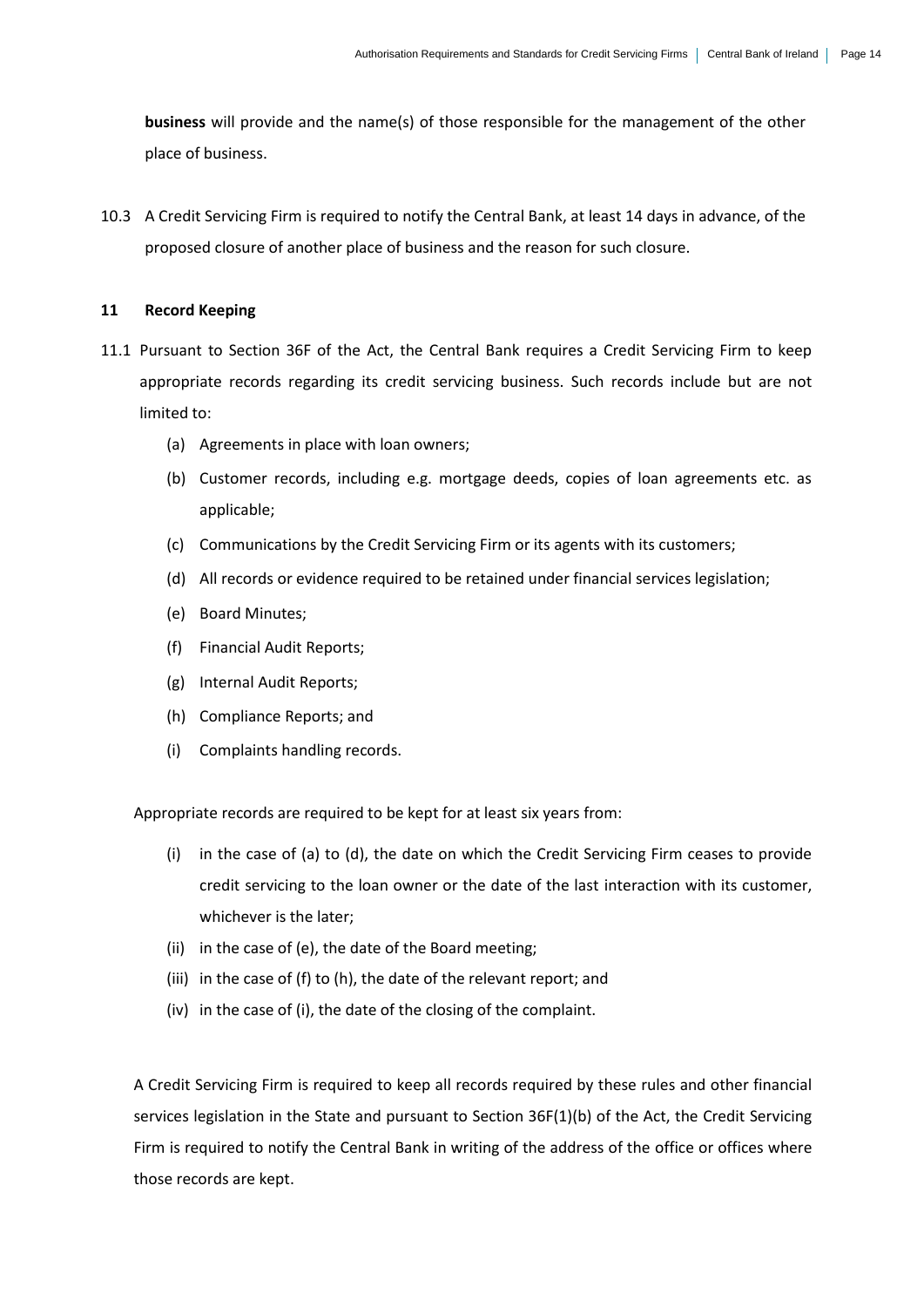## **Part B: Additional Authorisation Requirements**

**Part B of this document only applies to Credit Servicing Firms which hold the legal title to credit granted under a credit agreement and associated ownership activities**

#### **12 Additional Authorisation Requirements**

- 12.1 Where a Credit Servicing Firm holds the legal title to credit granted under a credit agreement and associated ownership activities, in addition to the requirements set out in (a) to (e) in paragraph 4.2 in Part A of this document, the following requirement also applies:
	- (f) effective processes for the development, implementation and oversight of the firm's overall strategy for the management and administration of its portfolio of credit agreements and the maintenance of control over key decisions relating to such portfolio to ensure that it complies with all relevant financial services legislation and regulatory requirements.
- 12.2 Where a Credit Servicing Firm holds the legal title to credit granted under a credit agreement and associated ownership activities, the requirements set out in paragraphs 9.1 and 9.2 in Part A of this document do not apply.

## **13 Legislative basis for the Authorisation Requirements and Conditions imposed by the Central Bank and consequences of non-compliance**

#### 13.1 **An Offence to provide Credit Servicing without an Authorisation**

Section 29 of the Act provides that it is a criminal offence to carry on credit servicing unless the person is the holder of an authorisation. Section 36K provides that if a body corporate commits an offence under Part V of the Act, each person who was, at the time the offence is found to have been committed, an officer of the body commits an offence, unless the person establishes that the body committed the offence without the person's knowledge, or although the person did have that knowledge, the person took all reasonably practicable steps to prevent the commission of the offence.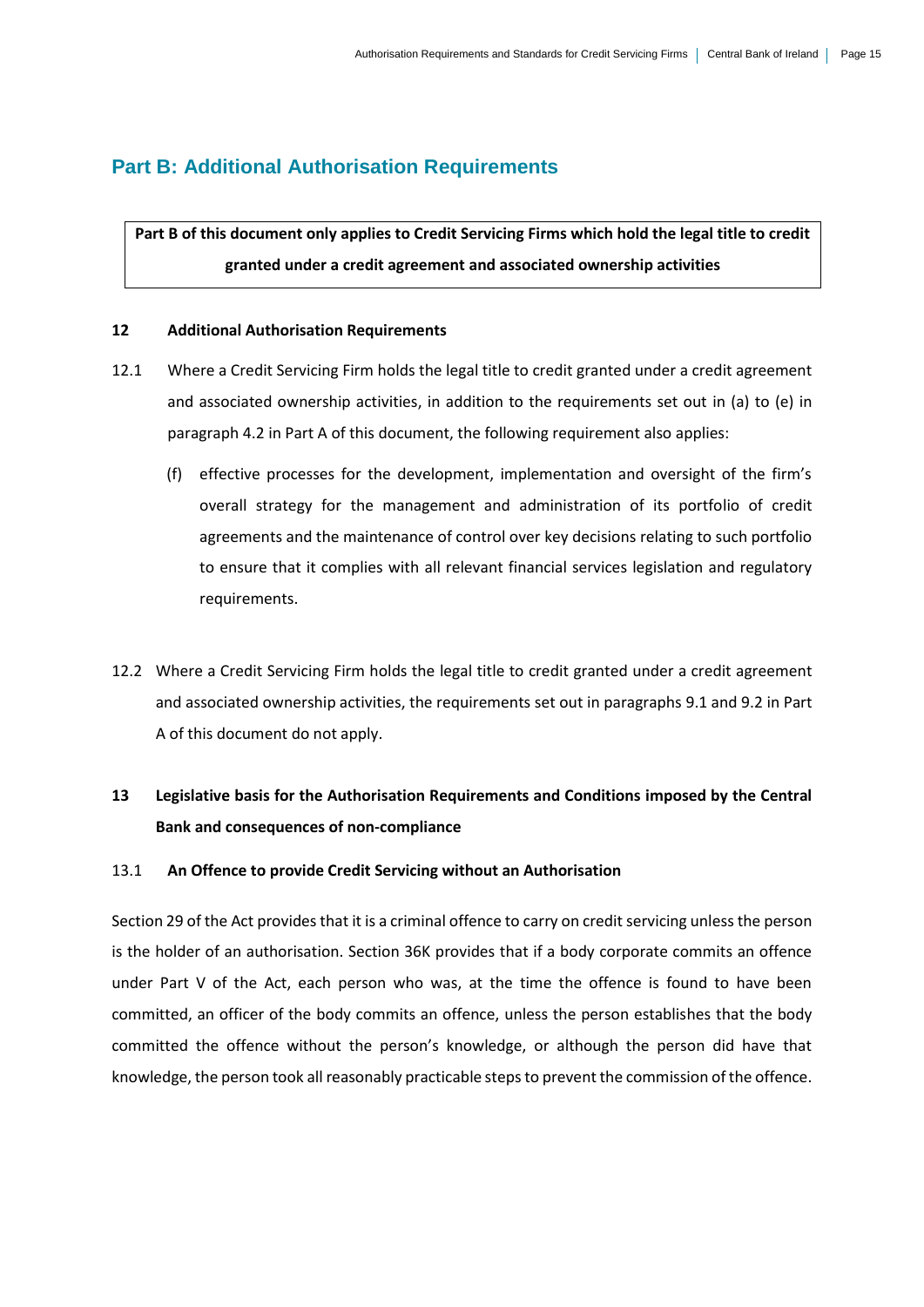#### 13.2 **Legislative Basis for Authorisation Requirements**

Section 30 of the Act provides that a person who wishes to carry on credit servicing can apply to the Central Bank for an authorisation to carry on such a business and the application must be in the form specified by the Central Bank and must contain such information and be accompanied by such documents as the Central Bank requests.

Section 31 prescribes the grounds upon which the Central Bank can refuse an application for authorisation, including, that the applicant has failed to satisfy the Central Bank that the applicant is, or will be able, to properly fulfil the obligations imposed by or under Part V of the Act or any other designated enactment or designated statutory instruments<sup>2</sup>.

If the Central Bank grants an application for authorisation, it will impose each of the requirements contained in Part A and Part B (where relevant) of this document, and such other requirements as it may specify as conditions pursuant to Section 33 and 33A of the Act, on the authorised Credit Servicing Firm.

#### 13.3 **Legislative Basis for the imposition of Conditions**

Under Section 33A of the Act, the Central Bank may impose whatever conditions or requirements it considers appropriate relating to the proper and orderly regulation and supervision of persons carrying on credit servicing and the protection of their customers or potential customers. The applicable conditions will be specified in one or more documents annexed to the authorisation granted, in accordance with Section 33(2) of the Act.

#### 13.4 **Potential Consequences of Non-Compliance**

-

A contravention of any provision of the Act or of any condition or requirement imposed under a provision of the Act or of any provision of a designated enactment or designated statutory instrument is a prescribed contravention for the purposes of Part IIIC of the Central Bank Act 1942 and, accordingly, the authorised Credit Servicing Firm and/or persons concerned in its management may be subject to the Administrative Sanctions Procedure of the Central Bank or the revocation of its authorisation in the event of committing such a contravention.

<sup>2</sup> A designated enactment or designated statutory instrument are those provisions of legislation listed in Schedule 2 of the Central Bank Act 1942 (as amended).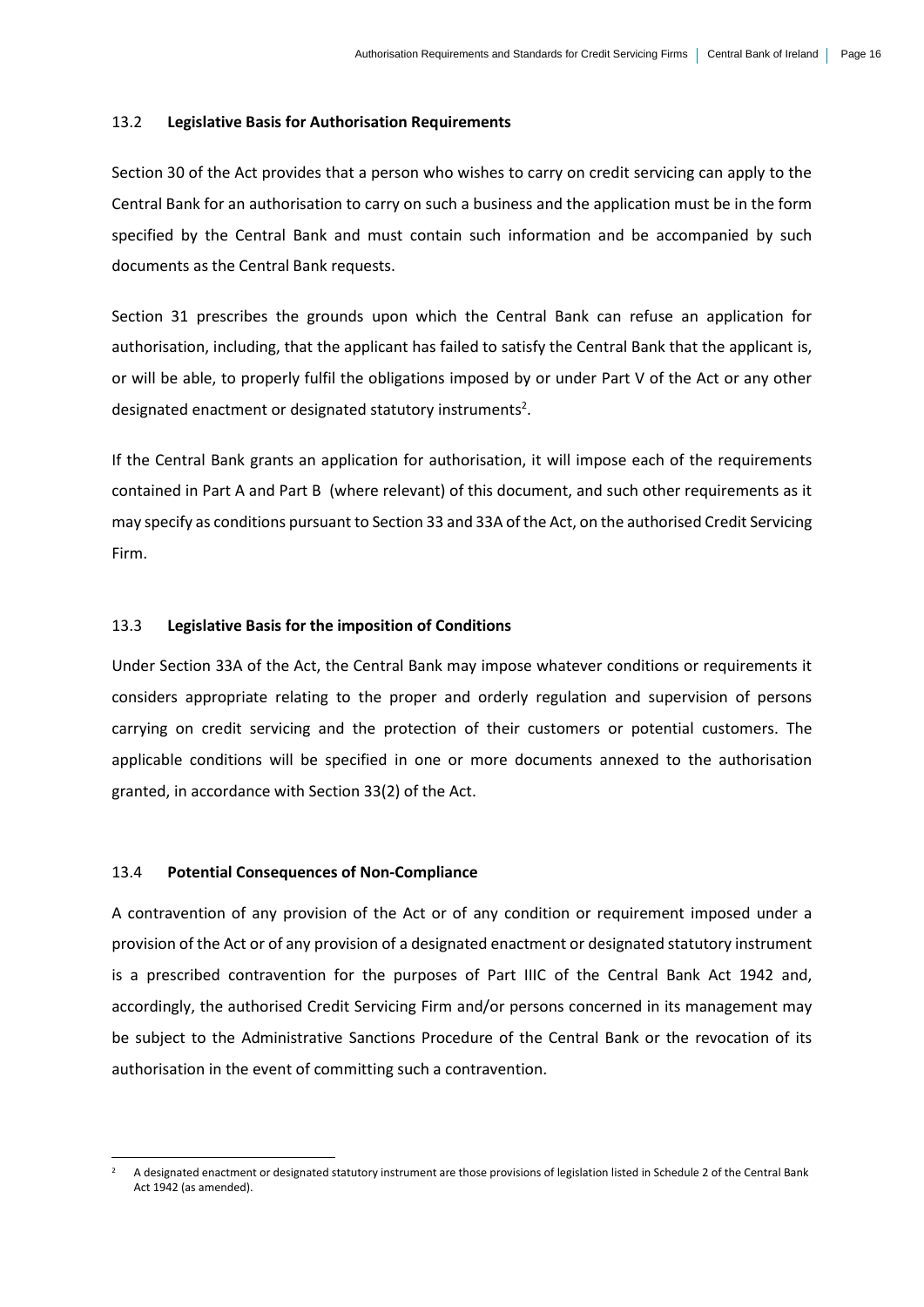Section 35 of the Act provides that it is a criminal offence for the holder of an authorisation to fail to comply with the requirements imposed on holders of authorisations by Part V of the Act, the conditions of the authorisation and/or the requirements (if any) imposed by regulations in force under Part V of the Act. Section 36K of the Act provides that if a body corporate commits an offence under Part V of the Act, each person who was, at the time the offence is found to have been committed, an officer of the body commits an offence, unless the person establishes that-

- the body committed the offence without the person's knowledge; or
- although the person did have that knowledge, the person took all reasonably practicable steps to prevent the commission of the offence.

Pursuant to Section 36A(1)(d) of the Act, the Central Bank may revoke an authorisation if it is satisfied on reasonable grounds that the holder of the authorisation has contravened or is contravening, or has failed or is failing to comply with a provision of Part V of the Act or any other designated enactment or designated statutory instrument, a condition of the authorisation or a requirement imposed by or under Part V of the Act or any other designated enactment or designated statutory instrument. Section 36A of the Act sets out a comprehensive list of the grounds upon which the Central Bank may revoke an authorisation.

#### 13.5 **Amendments to Authorisations**

Pursuant to Section 34 of the Act, the Central Bank may, from time to time, amend an authorisation granted to a person to carry out Credit Servicing -

- (a) by varying any of its conditions;
- (b) by replacing or revoking an existing condition, or
- (c) by adding a new condition

but only after giving to the holder of that authorisation a notice in writing of its intention to do so and an opportunity to be heard by, or to make written representations to, the Central Bank in relation to the proposed amendment.

#### **14 Definitions**

- 14.1 **Important operational function** means an operational function where a defect or failure in its performance would materially impair -
	- (a) the continuing compliance of the Credit Servicing Firm concerned with the requirements of its authorisation or its other obligations;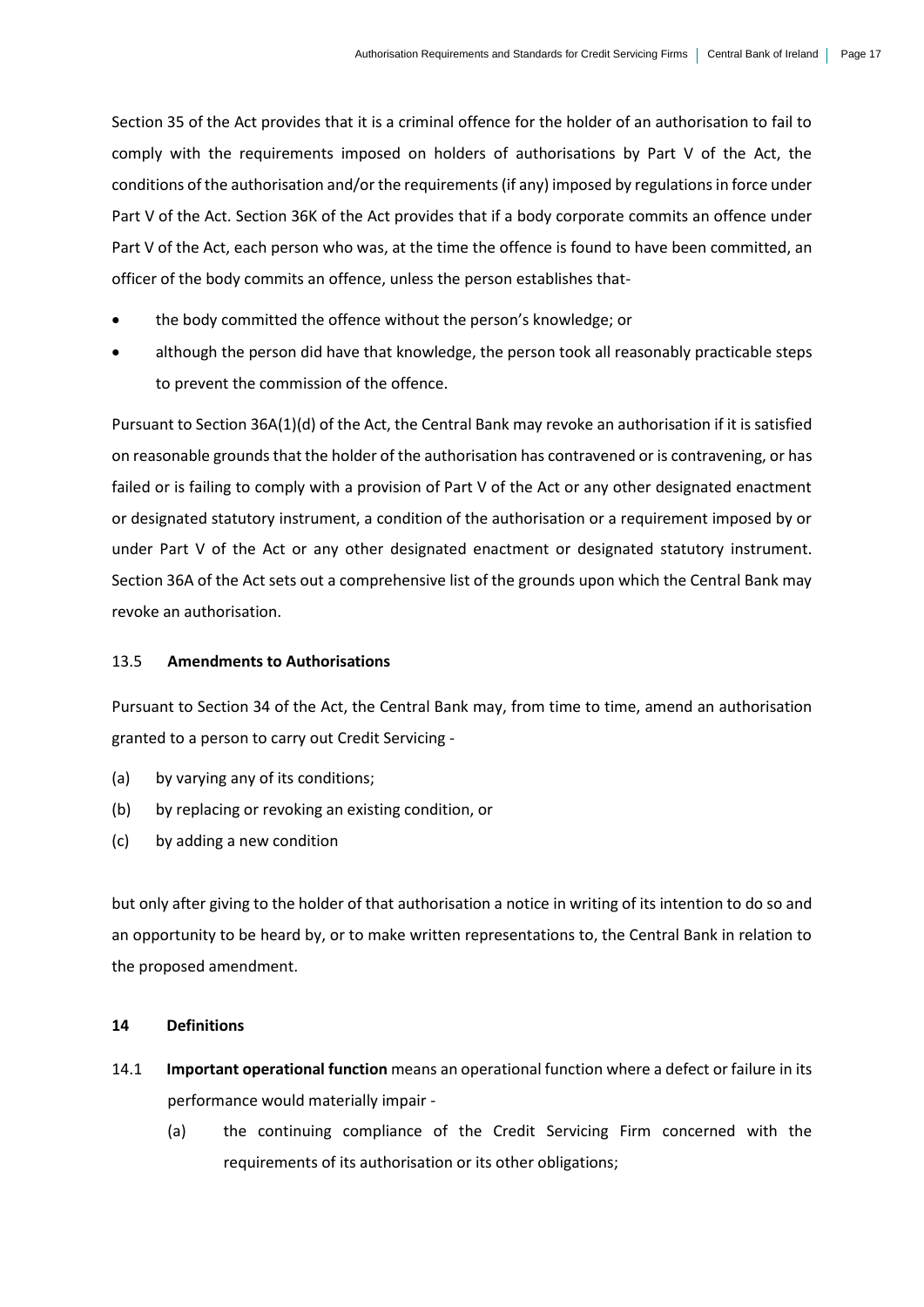- (b) its financial performance; or
- (c) the soundness or continuity of its credit servicing activities.
- 14.2 **Other place of business** means a place of business other than the head office which is a part of a Credit Servicing Firm, which has no separate legal personality and which carries out directly some or all of the services inherent in the business of a Credit Servicing Firm**.**

#### **Part C: Other Regulatory Requirements**

#### **Part C of this document applies to all Credit Servicing Firms**

This Part lists certain other legal and regulatory requirements of which the Credit Servicing Firm should be aware in relation to the provision of credit servicing.

This list is not exhaustive and it is the responsibility of each individual regulated entity to obtain independent legal advice and to ensure compliance with all aspects of applicable legislation and other regulatory requirements.

It should be noted that breaches of these requirements may amount to prescribed contraventions for the purposes of Part IIIC of the Central Bank Act 1942 and/or to criminal offences under the relevant legislation and accordingly can attract the sanctions provided for in Part IIIC of the Central Bank Act 1942 and/or under the relevant legislation. Furthermore, a contravention of these requirements may be grounds for the revocation of the Credit Servicing Firm's authorisation pursuant to Section 36A of the Act.

#### **15 Additional Legal and Regulatory Requirements**

#### 15.1 **Consumer Protection Code 2012**

A Credit Servicing Firm must adhere to all applicable provisions of the Consumer Protection Code 2012.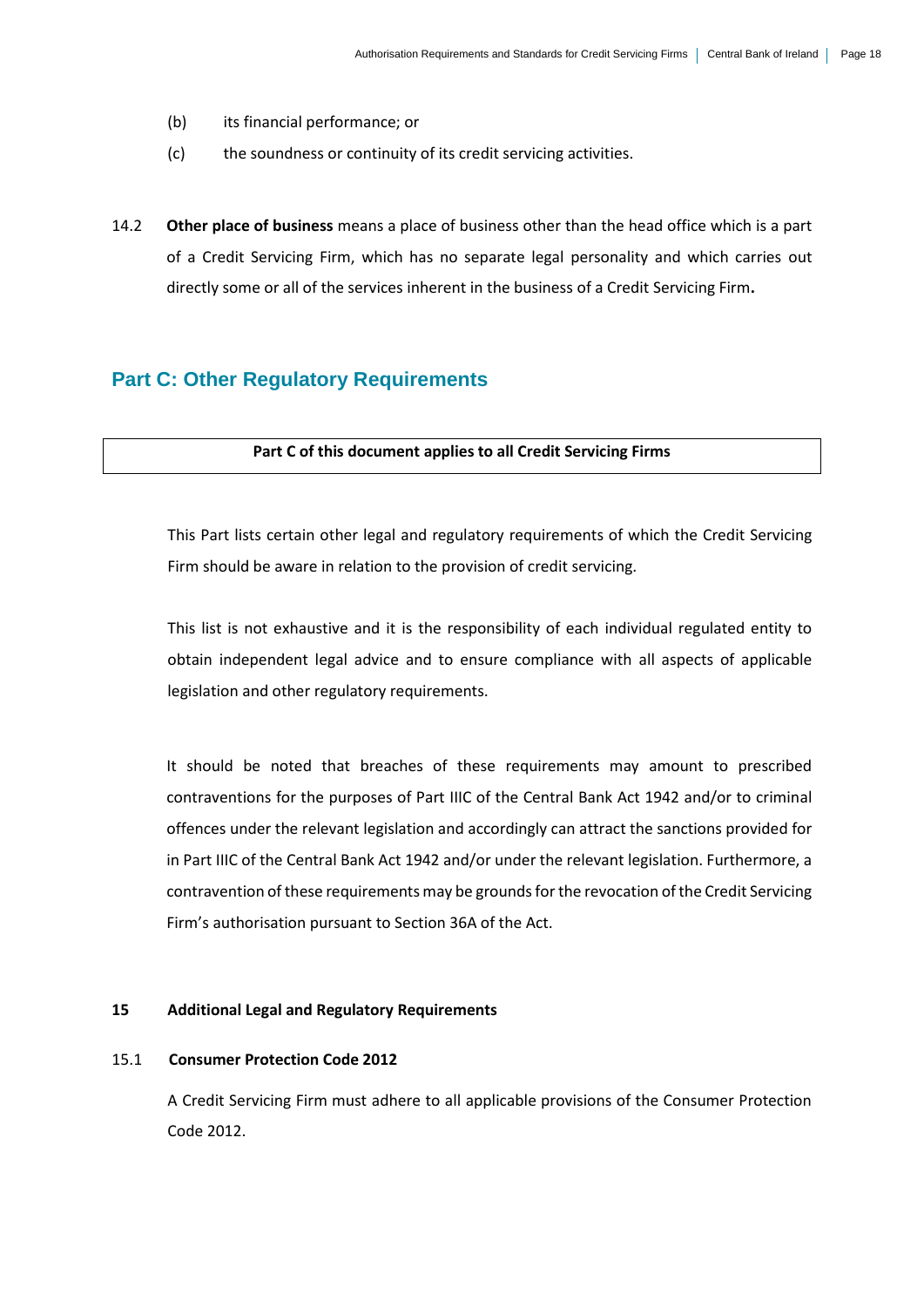#### 15.2 **Code of Conduct on Mortgage Arrears 2013**

A Credit Servicing Firm must adhere to all applicable provisions of the Code of Conduct on Mortgage Arrears 2013.

## 15.3 **Central Bank (Supervision and Enforcement) Act 2013 (Section 14) (Lending to Small and Medium-Sized Enterprises) Regulations 2015**

A Credit Servicing Firm must adhere to all applicable provisions of the Central Bank (Supervision and Enforcement) Act 2013 (Section 14) (Lending to Small and Medium-Sized Enterprises) Regulations 2015.

#### 15.4 **Central Bank Act 1942**

An annual levy may be payable by a Credit Servicing Firm calculated in accordance with Regulations made pursuant to Section 32D of the Central Bank Act 1942.

#### 15.5 **Fitness & Probity Regime**

Persons exercising pre-approval controlled functions and controlled functions in Credit Servicing Firms should note the provisions of Part 3 of the Central Bank Reform Act 2010 and the Regulations and Standards issued under that Part 3. Before a Credit Servicing Firm can appoint a person to a pre-approval controlled function, the Central Bank must have approved the appointment in writing. Credit Servicing Firms are also responsible for ensuring that staff performing pre-approval controlled functions and controlled functions meet the Fitness and Probity Standards both on appointment to such functions and on an on-going basis. Firms are required to make an annual pre-approval controlled function confirmation to the Central Bank.

## 15.6 **The Central Bank (Supervision and Enforcement) Act 2013 (Section 48 (1)) Minimum Competency Regulations 2017 and Minimum Competency Code 2017**

A Credit Servicing Firm must consider whether individuals employed or acting on its behalf are engaged in any activities which fall within the scope of the Central Bank (Supervision and Enforcement) Act 2013 (Section 48 (1)) Minimum Competency Regulations 2017 and Minimum Competency Code 2017 and, if so, it must adhere to all applicable provisions of these Regulations and Code.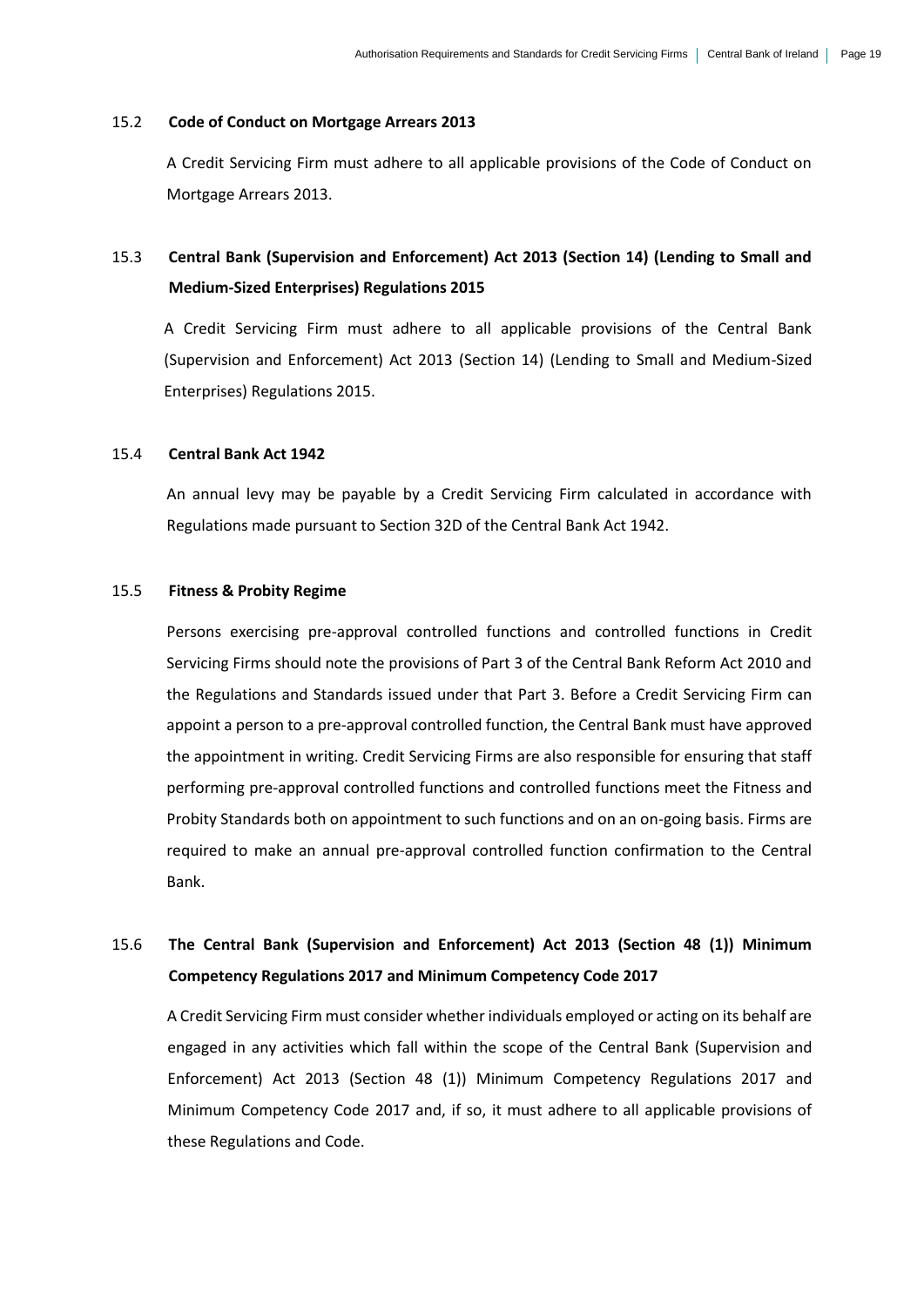## 15.7 **Obligations of the auditor of a regulated financial service provider to provide a report to the Central Bank in certain circumstances:**

A Credit Servicing Firm should note that Part IV of the Act imposes obligations on the auditor of a Credit Servicing Firm.